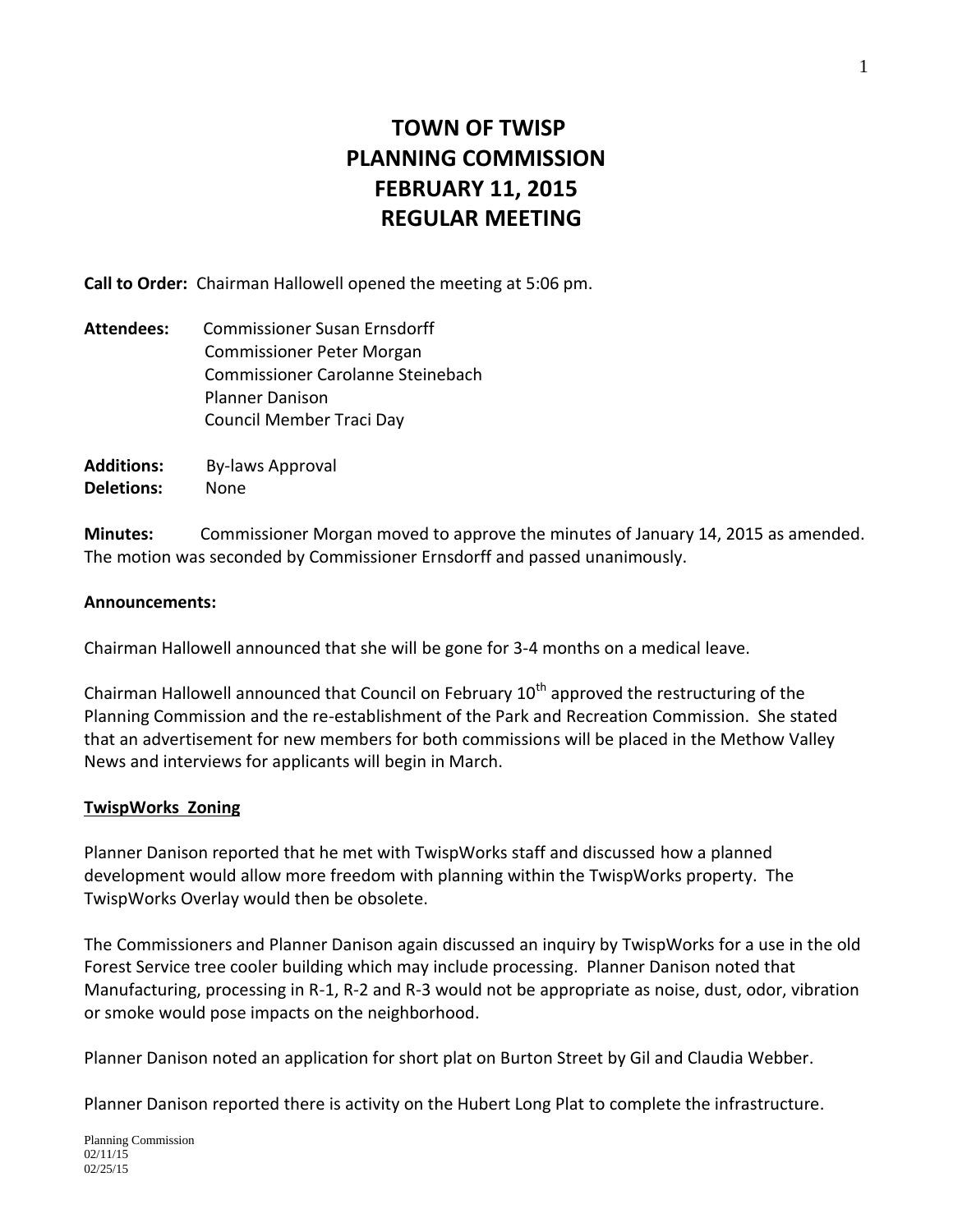Planner Danison reported that during the review of the Dieringer Short Plat application, it was noted that the Dieringer garage encroached on the Town right-of-way by 3'' inches. Attorney DeTro asked that the encroachment be noted on the final plat and if the garage is ever replaced, the structure would have to be placed back on the property to the correct setback.

Planner Danison reported that many communities are now hiring Hearings Examiners to hear applications for variances and conditional use permits. A Hearings Examiner facilitating land use actions takes the Planning Commission out of the legal issues of decision making and the Commission can work on planning for their community.

Planner Danison reported that he has a draft sub-division ordinance for Planning Commission review when time permits.

Planner Danison reported that he has a draft Administrative Procedures Ordinance for Planning Commission review when time permits.

## **By-Laws**

With the restructuring of the Planning Commission and the re-establishment of the Park and Recreation Commission, the by-laws of the Planning Commission needed to be revised to not include the duties of the Parks and Recreation sub-committee.

## **Motion:**

Planning Commissioner Morgan moved to approve the revised by-laws of the Planning Commission. The motion was seconded by Commissioner Steinebach and passed unanimously.

## **Zoning Changes**

The Commissioners and Planner Danison discussed the zoning changes that have been proposed in the recent past which include: density (condos) in C-2, condos in a P.D., outdoor storage (active or passive inventory), boarding houses etc., and churches as a CUP in C-1, necessity of PD application, trade, and manufacturing.

It was discussed that the revision of the Comprehensive Plan, Land Use Element, and Intent of the zones would be the first step in the process to change how uses will be set for the residential and commercial zones.

The Planning Commission is in a restructuring process and when there is a full Commission, the Commissioners will have the opportunity to start at the beginning (Comprehensive Plan) and then move on to the Zoning Ordinance to put the intent of the Comp Plan into action.